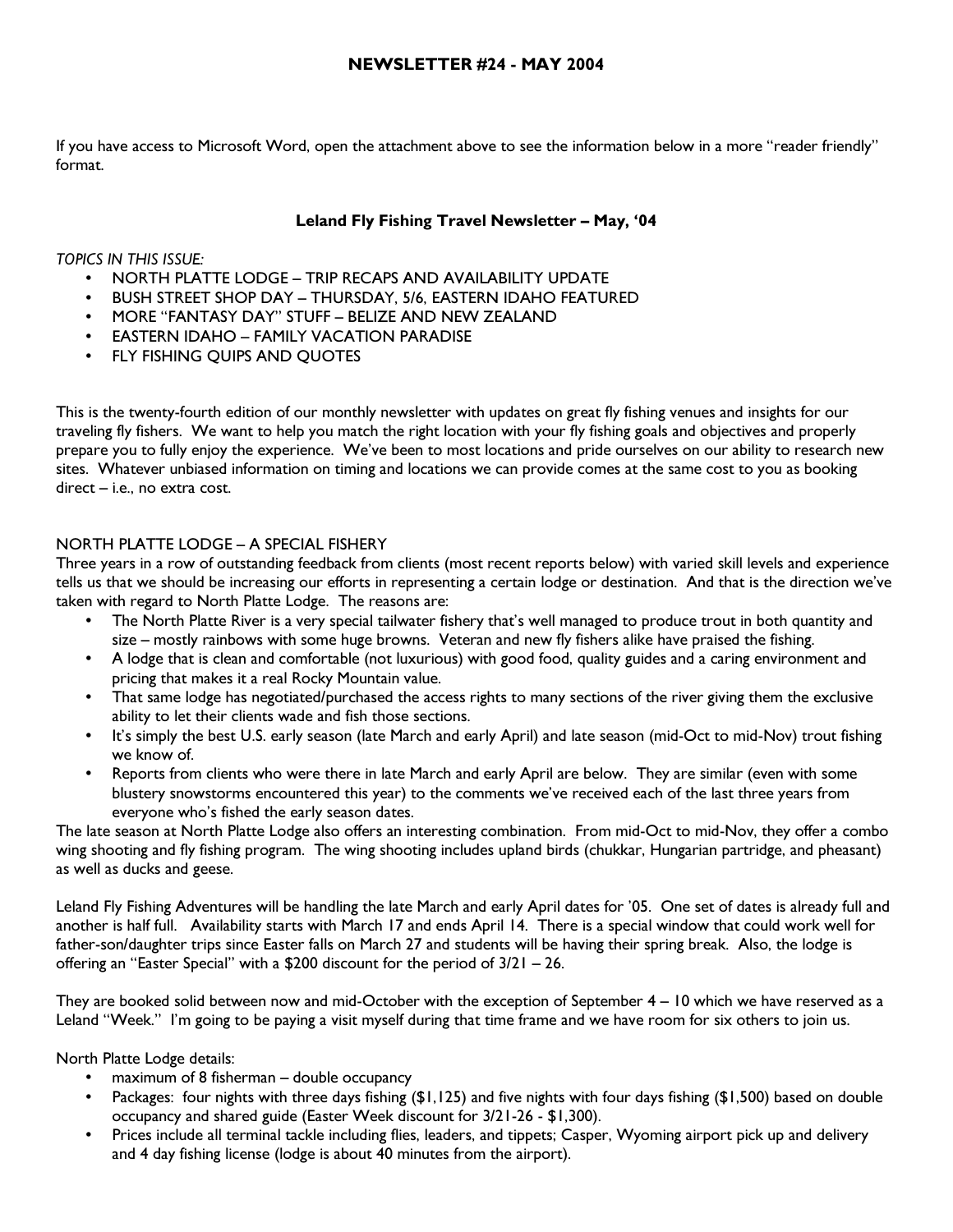"We'd heard that the early season fishery on the North Platte was outstanding, but it actually was better than we expected. Both size and numbers of fish were outstanding. 30-40 hook-ups a day were the norm and I can only recall one fish under 15 inches. Plus, there were a good percentage of 18-20+ inch rainbows. Great fishing, comfortable lodge, good food, super guides, etc. We're planning our dates already for April '05 and this coming September for the dry fly action." Bob Noyes and son John – veteran fly fishers

#### "HI,

I WANTED TO THANK YOU FOR YOUR RECOMMENDATION TO NORTH PLATTE LODGE. MY HUSBAND AND I WENT 3-26-O4 AND HAD A WONDERFUL TIME. WE CAUGHT AROUND 175 FISH IN A FOUR DAY PERIOD. CATCH AND RELEASE ONLY THAT IS. ALL RANGING BETWEEN 14 INCH AND 21INCH, BUT MOST I'D SAY WERE 16 OR 18 INCH. VERY VERY GOOD FISHING. THE LODGE WAS EXTREMELY CLEAN, AND THE FOOD WAS GOOD AS WELL. I CAN'T SAY ENOUGH GOOD THINGS ABOUT IT. WE'D LOVE TO GO AGAIN. THANKS AND GOD BLESS."

Roberta Taylor – Roberta and her husband are relative newcomers to fly fishing on their second fly fishing trip

"Just thought I would send you a note to let you know how much all of us enjoyed the North Platte Lodge. The fishing was above everyone's expectations. We were all catching between 15 and 30 fish a day and hooking up a like number of others that got away. 15" to 21" was the norm. WOW! I didn't know that many big fish could be in one place and caught in those numbers. It was a huge success in spite of one day fishing in a blizzard with 40 mph winds (fortunately only one day). Bret and Candy are wonderful hosts and the guides were all great. Everyone wants to go back." **Terry** 

Terry J. Sternberg – a combination of family and business friends with a mixture of fly fishing skills and experience.

# BUSH STREET SHOP DAY THIS THURSDAY – EASTERN IDAHO

Eastern Idaho offers so many great options to the fly fisher and family. This Thursday I'll be in the Bush Street shop with presentations on Eastern Idaho at 12:30 and 4:15. I'll be in the shop most of the day to discuss other great venues and can have slides available. If you have a specific interest and would like me to be prepared to discuss that destination with you, it would be best to set an appointment (already booked from 2:00 – 4:00). Also, at 5:00, Steve Haggard will be making a presentation on Fly Fishing The Tahoe Region – same title as his recent book. Come in and say hi.

# MORE "FANTASY STUFF" – BELIZE AND NEW ZEALAND

Most great fly fishing destinations are such spectacular spots that catching fish is a bonus. It's being there and enjoying the overall experience that is most important. Having said that, most of us still hope for those special fly fishing experiences to occur and I usually devote part of each newsletter to some of those "dreams that came true."

Passionate fly fisher, Bob Sciutto, had one such day on his recent New Zealand trip. Bob reports a day, while stream sight casting with our favorite independent Kiwi guide, of 11 fish for a total weight of 55 pounds – just enough to top my best-ever NZ day and I have a sneaking hunch that Bob was very aware of the number. Bob was joined by Patty on a couples New Zealand agenda. Patty didn't fish and the itinerary allowed for a mixture of activities and different types of stays. Patty's comments included: "NZ was a fabulous experience and I hated to leave. Highlights were the fabulous scenery, warm and generous people, and the serenity of wide open spaces. The environment is pristine and should be enjoyed while it lasts."

Alice and Ray Hallberg are a warm and wonderful couples story. I met them four years ago when they were the first mothership charter aboard Martin McCord's Meca in Belize. Ray and Alice had been fishing with Martin for many years and wanted to be his first clients when he completed construction of his boat. What makes this story so special is that Alice is 81 years old and Ray is 86. They've been taking a 12 day trip with Martin each year and this year turned out to be extra special. While fishing a shallow tarpon flat at dusk (a tarpon flat they had fished many times over the years and never before seen a permit there) Martin spotted a school of permit with their fins just breaking the water. Ray's eyesight has not allowed him to see fish in the water for some years and he casts by Martin's instructions – i.e., "get your line in the air, more to the left, longer, etc.,etc." Ray made the cast and the result was a permit released at the boat after dark that was in the 30# range.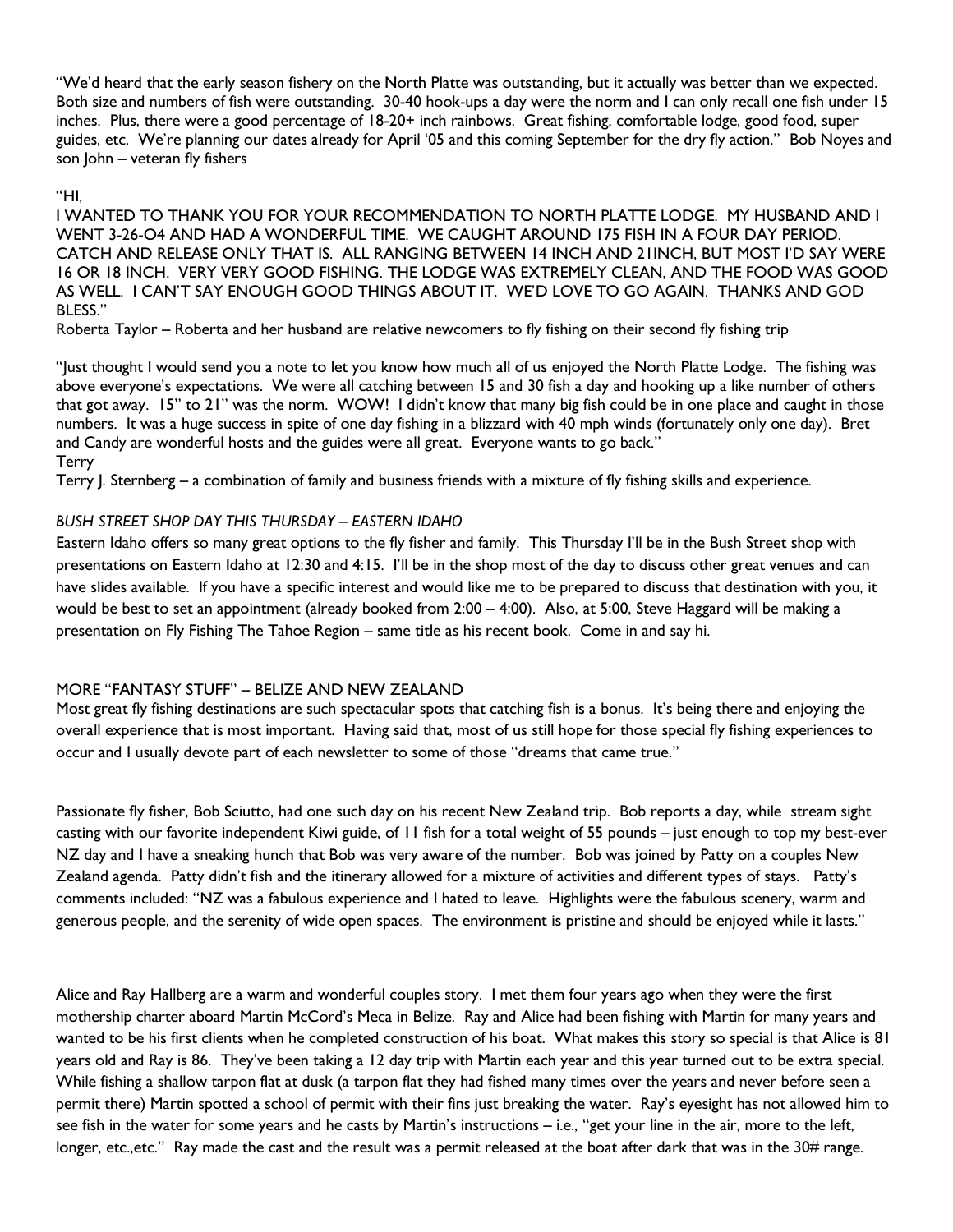This was Ray's sixth permit, but the largest by far and special for more than just his size – this fish completed Ray's first SALTWATER GRAND SLAM!!!!!!!!! I believe this is an "age class" world record for Grand Slams – does anyone know of a fly fisher over 86 who's taken a Grand Slam?

# EASTERN IDAHO – FAMILY VACATION PARADISE WITH OPTIONS

Throughout the years, we've developed a great appreciation of this beautiful part of our country. Yes, there are great fly fishing waters, but it's also an exciting destination for many wonderful western outdoors experiences. Included in this small geographical area are Yellowstone National Park, Jackson Hole Wyoming, the Tetons, and several famous rivers including the Henry's Fork, South Fork of the Snake, and the Teton. Options range from staying at some of the truly "world class" fly fishing lodges such as Three Rivers Ranch, Henry's Fork Lodge, or the South Fork Lodge to fine resorts and lodges in the Jackson area.

On a personal note, we just completed planning for another family trip to this region for this summer and we're very excited about it. While we've enjoyed past family trips to Three Rivers Ranch, we're opting for a different approach this year. We've rented a new, fully furnished, 2500 square foot three bedroom log cabin to use as our headquarters. Guided drift boat fishing days are scheduled and day trips to Jackson Hole or Yellowstone are easy commutes.

An experience we've enjoyed twice in the past has been the overnight float trip through the South Fork of the Snake River Canyon. This two day drift boat excursion can be the centerpiece of a "quickee" long weekend type trip. You spend the night at the half way point at a stationary tent camp with great food and a comfortable nights sleep. Good fishing and guides, and spectacular scenery are part of the package and it's fairly reasonable at \$650 per person based on two people to a drift boat.

#### FLY FISHING QUIPS AND QUOTES

"It is the constant change, the infinite variety in fly fishing that binds us fast. It is impossible to grow weary of a sport that is never the same on any two days of the year."

Theodore Gordon (1914)

#### LELAND-FRONTIERS AGENT AGREEMENT

In addition to the many great destinations that we represent, Leland Fly Fishing Adventures also has an agreement with Frontiers to represent all their properties (many of which we already book independently). If you are considering any of the destinations that Frontiers offers, please give us a call as it's virtually the same process as booking through Frontiers, and we need the "bonus points." And, we may have some personal experiences that can add to your knowledge and preparations.

Either phone or drop us an e-mail if you have questions or would like more information about any of our destinations.

An enthusiastic traveling fly fisherman,

Don Muelrath

Leland Fly Fishing Adventures

888-347-4896